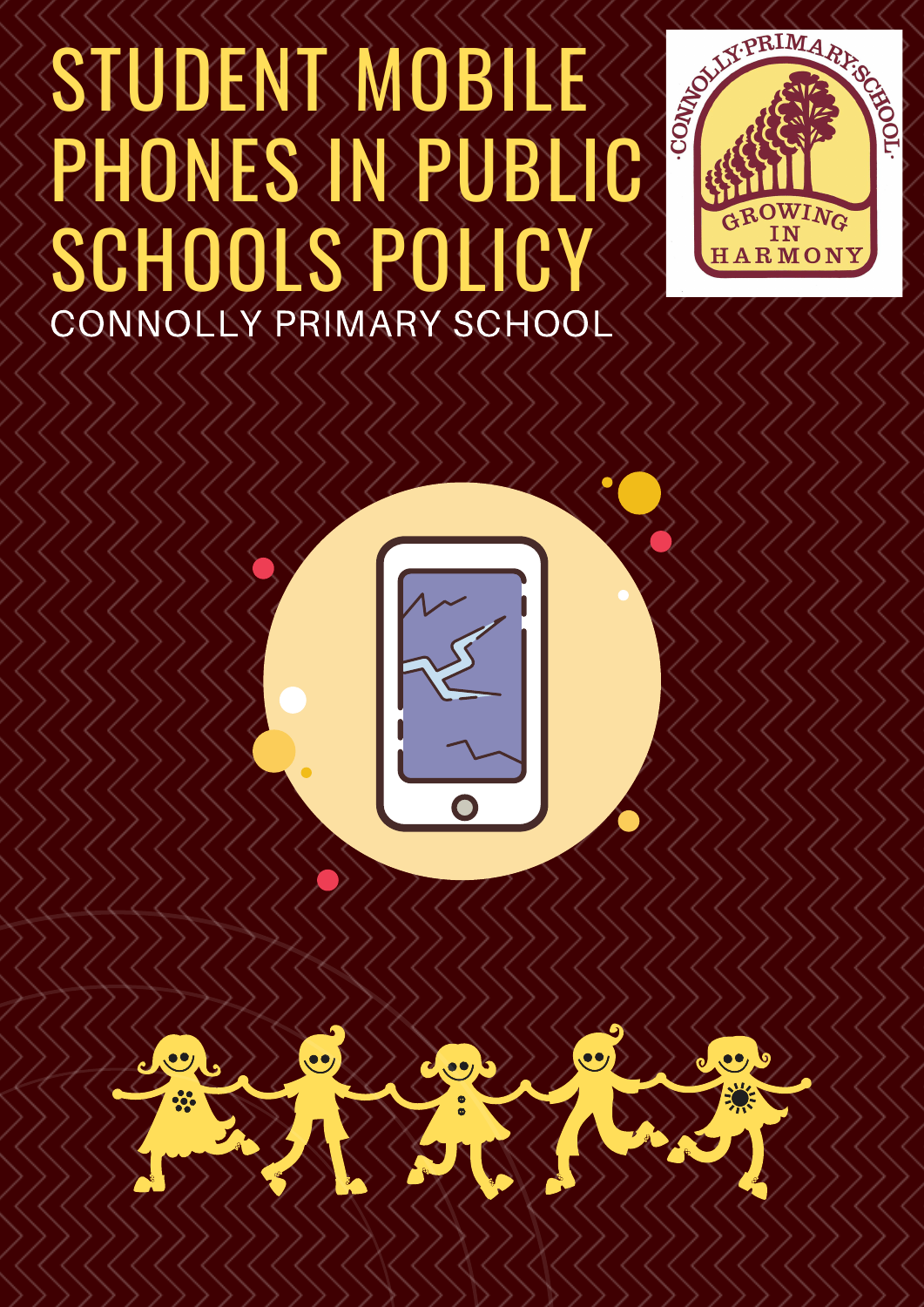## Policy Statement

*The Department of Education does not permit student use of mobile phones in public schools unless for medical or teacher directed educational purpose. It is important to note that Connolly Primary discourages students from bringing mobile phones to school.*

# Policy Rules

Connolly Primary School recognises that an increasing number of parents/carers who for safety, security and/or emergency purposes wish to provide their children with mobile phones. This policy details the conditions under which mobile phones are permitted at our school.

#### **Conditions of Use**

The use of mobile phones for all students will be banned from the time they arrive at school to the conclusion of the school day. This includes before school and at break times. Students are not permitted to have mobile phones in their possession during the school day unless the student has been granted an exemption for the following uses of mobile phones:

to monitor a health condition as part of a school approved documented health care plan; or for a particular educational purpose under the direct instruction of a teacher; or

• with permission of a teacher for a specified purpose.

Students are required to put their smart watches in 'aeroplane mode' so phone calls and messages cannot be sent or received during the school day.

#### Guidance

For the purposes of this policy, 'mobile phones' includes smart watches, other electronic communication devices, and associated listening accessories, such as, but not limited to, headphones and ear buds.

"Off and away all day" includes before school and at break times.

Schools may choose, in consultation with the school community, to maintain or introduce a mobile phone policy that imposes further restrictions than those set out in this policy

All communication between parents and students, during school hours, should occur via the school's administration.

In instances of students fighting and videoing fights see - CEO Directive: Required action to be taken with students fighting or publishing videos of fighting

For multiple offences of non-compliance with this policy, student phones may require collection by a parent/carer or loss of good standing.

Student Mobile Phones in Public Schools Policy

All policy and procedural statements contained within this document are lawful orders for the purposes of section 80(a) of the Public Sector Management Act 1994 (WA) and are therefore to be observed by all Department of Education employees.